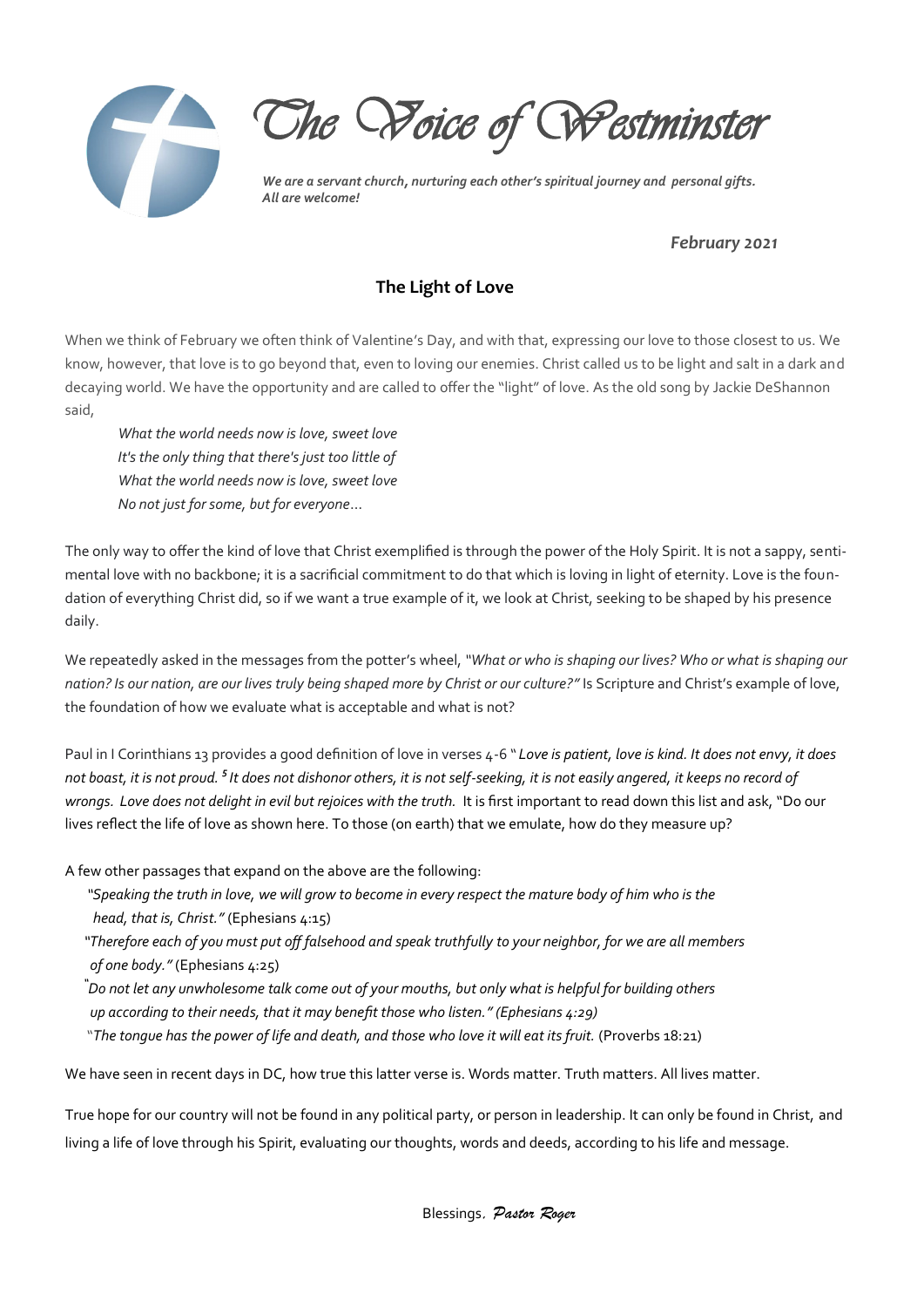#### **Session Notes**

## **Session Extends Church Closing**

Westminster's Session met Jan. 17 at 6:30 p.m. on Zoom. After devotions and prayer, Session did the following:

- Approved continuing online worship with in-person worship beginning on Easter, April 4.
- Heard from Paul Kongshaug regarding the Big Bang Foundation that is working with Wellington Heights youth by mentoring and support youth and their families. Pastor Roger will meet with Paul to write a proposal for the group to use the church for some activities. and bring it up for further discussion at the next Session meeting.
- Received an update from Gale Smetana on the increasing number of views of Westminster's YouTube worship services. A consultant has been contacted to advise us on improving the quality of our technology and techniques in producing these services.

## **Annual Meeting Reminder**

This year's annual meeting falls on the last day of January (31), and due to the COVID virus, it will be held online using Zoom. It's important to remember that we need a minimum of 20 people on Zoom to proceed with the meeting. We will e-mail the Zoom link to you and include it in our weekly "This Week at Westminster" e-mail. We hope you will be able to join us!

## **Mail...We Get Mail...**

You may not be coming to Westminster right now, due to COVID, but you might have mail here and not even know it. We have a stack of mail that's gathered over the past few weeks. We've re-

ceived mail for the Deacons, for the Prayer Shawl Ministry and the Worship Committee.

Let the office know if you would like to stop by and pick up the mail at some point. If you would like it mailed to you (assuming you are the committee or board moderator, please let Gale know and she will forward it to you.



Gale's contact info: gale@crwpc.org or (319) 366-7185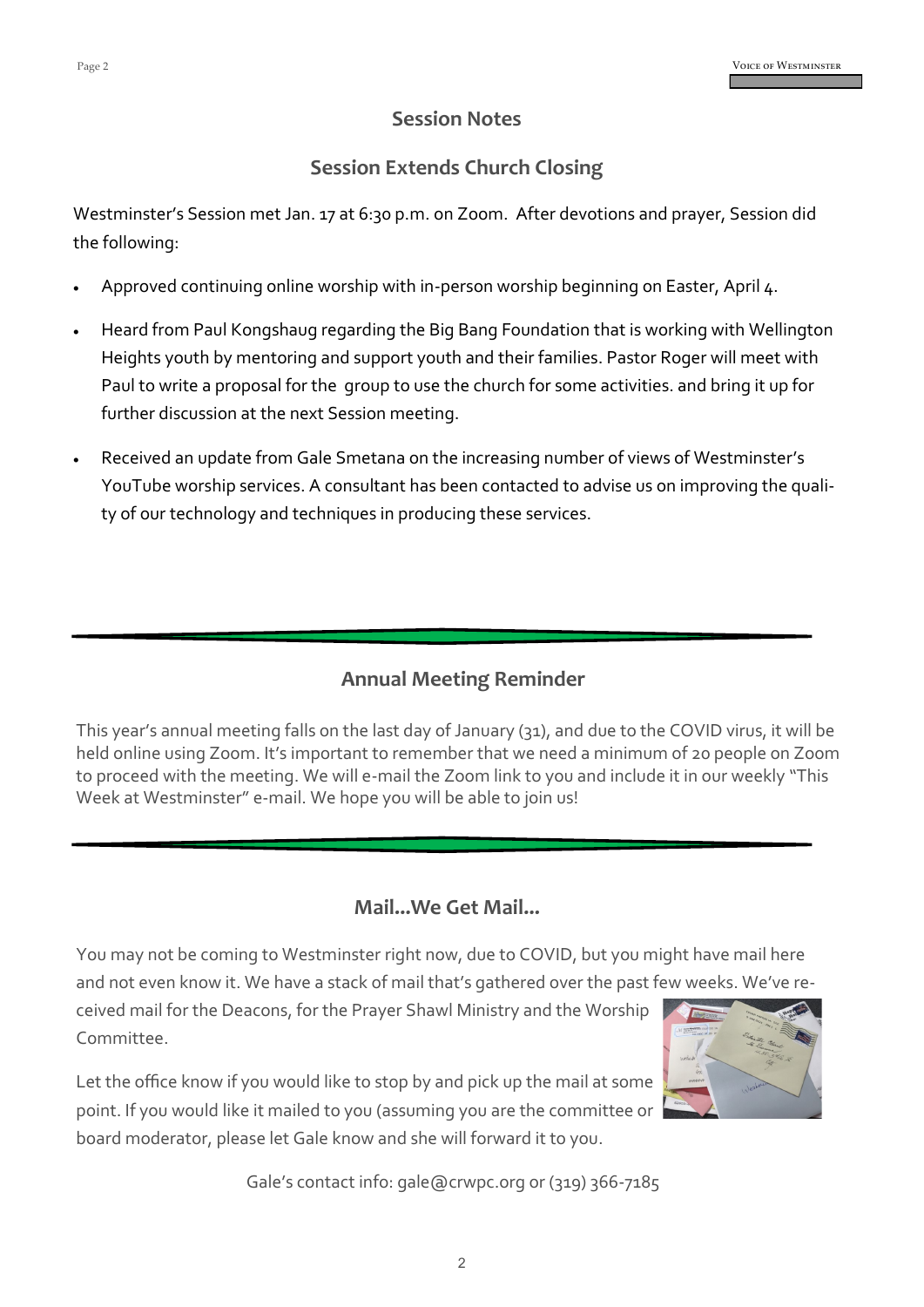#### **Iowa Media Focus on Hunger Insecurity, Loaves & Fishes**

Loaves and Fishes, its volunteers and many contributors continue to spread the word about the remarkable work being done by Westminster's most visible ministry. On January 19, the Des Moines Register ran a story written by Iowa Watch, which explored the growing issue of hunger insecurity in Iowa, due in part, to the COVID-19 epidemic. The article featured several food banks throughout the state, with L&F representing eastern Iowa. It explored the challenges of social distancing both inside the mission house and outside. L&F Director, Jan Kosowski, explained the early challenges and the decision to move to different quarters.

"The two initial impacts were there was no choice, and people weren't allowed to come into the house. And then we started having concerns about our volunteers. Our volunteers probably dropped in half," Kosowski said.

Tent-like awnings were purchased in mid-May, and the pantry moved to an outdoor model. But with the pandemic stretching indefinitely and the weather starting to change, Kosowski knew she needed a new plan. In November, Westminster signed a one-year lease, and Loaves and Fishes moved into old medical offices just a few blocks away from the house." - Iowa Watch

[Click on the link](https://www.iowawatch.org/2021/01/14/iowa-food-pantries-weather-covid-face-unprecedented-storm-coming-this-winter/) to see the entire article.

Later on Jan. 19, CBS 2 visited the pantry to do s similar story. David Amelotti noted that one in ten people in Iowa struggle with hunger. He talked with both Jan Kosowski and Samantha Johnson, a regular at the pantry. Again, [click on the link](https://cbs2iowa.com/news/local/food-insecurity-threatens-area-food-pantries-as-pandemic-strips-regions-resources) to watch his story.

 Finally, a huge thank-you to everyone who gave to the pantry this past year, which was so critical. Some 82 different people or organizations contributed. It's a team effort in so many ways.



*Part of this story was produced by the Iowa Center for Public Affairs Jour-*

*nalism-IowaWatch, a non-profit, online news website that collaborates with news organizations to produce explanatory and investigative reporting. Read more at [www.IowaWatch.org.](https://www.iowawatch.org/)*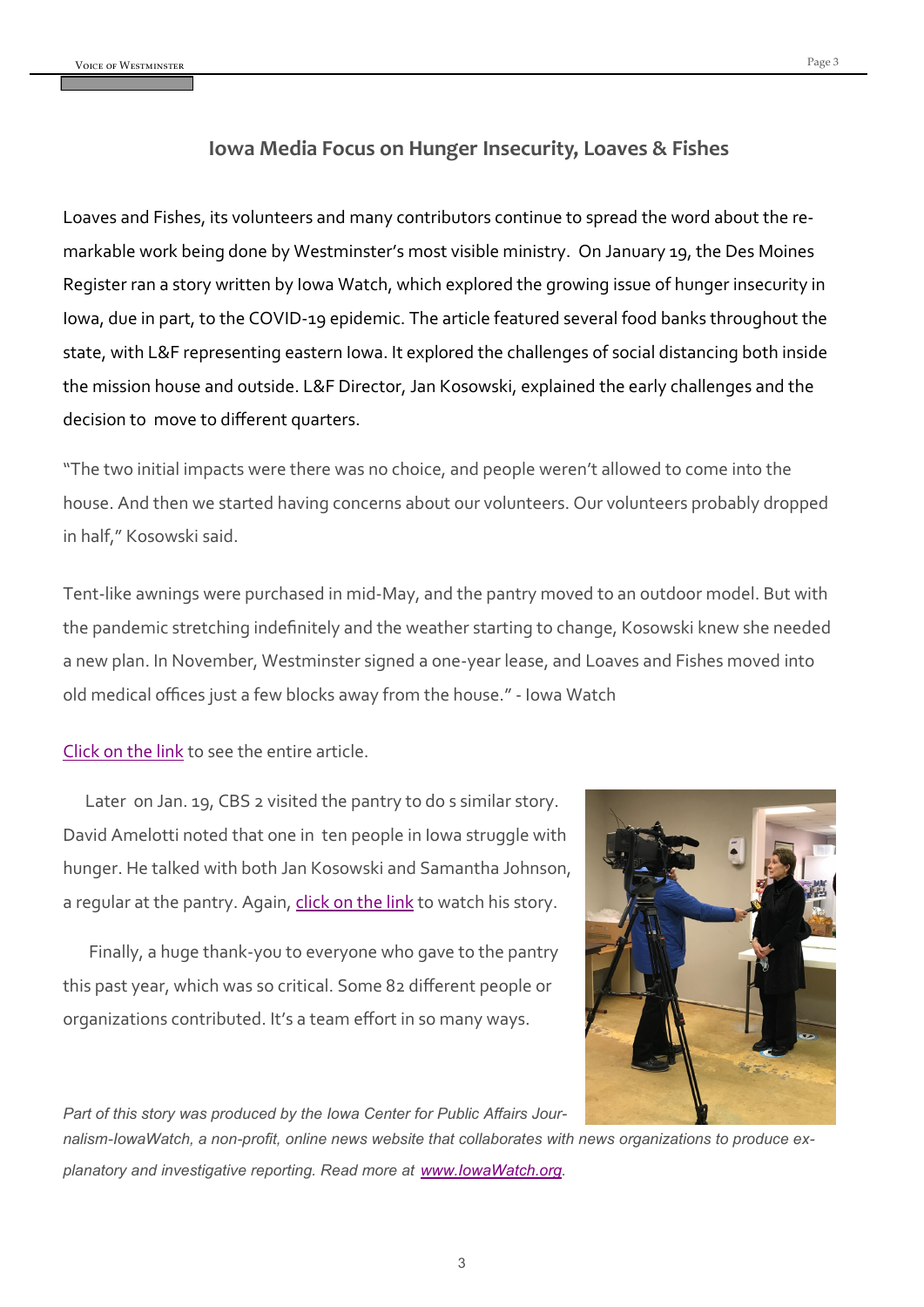

# **February Needs**

Loaves & Fishes Food Pantry Creamed soup

Rice

Toothpaste

Thank you for supporting this important mission! Remember, despite the move to Tanager Place, you can still bring your L&F donations to **Westminster!** 



## **February Birthdays**

| Tamene Gelashe       | 4  |
|----------------------|----|
| Robert Ferguson      | 6  |
| Lois Kahler          | 6  |
| Catharine Johnson    | 7  |
| Anne Bluder          | 14 |
| James McWhinney      | 15 |
| Patti Horton         | 16 |
| <b>Ruth Chipokas</b> | 17 |
| Myrna Conderman      | 17 |
| Dale Crosier         | 18 |
| Claudia Warfel       | 18 |
| Jeanne Pinckney      | 21 |

# **Are You A Subscriber?**

We know lots of you watch our Sunday services on YouTube. Our numbers are growing. We started with a couple of subscribers and we're now up to 41. If we could get 100 total, we can customize the name or URL of our YouTube Channel to say something like WestminsterCR or WestminsterPresbyterian. That's much nicer than the random alphabet soup title we have now.

If you haven't subscribed to Westminster's YouTube Channel, please do so. Just click on this link : [YouTube](mailto:https://www.youtube.com/channel/UCeNqngmrm-oMLTv1sw3NQ6A) and click on "subscribe" just above our videos and to the right (see blue oval below).

|      | Westminster Presbyterian Church-Cedar Rapids, IA<br>41 subscribers |           |          |                   |              |  | <b>SUBSCRIBED</b> |
|------|--------------------------------------------------------------------|-----------|----------|-------------------|--------------|--|-------------------|
| HOME | <b>VIDEOS</b>                                                      | PLAYLISTS | CHANNELS | <b>DISCUSSION</b> | <b>ABOUT</b> |  |                   |

# **February Calendar**

Due to the extension of the church closing, there will be no calendar in the February newsletter. Any committee meetings will be conducted via Zoom. Please contact your committee moderator to doublecheck.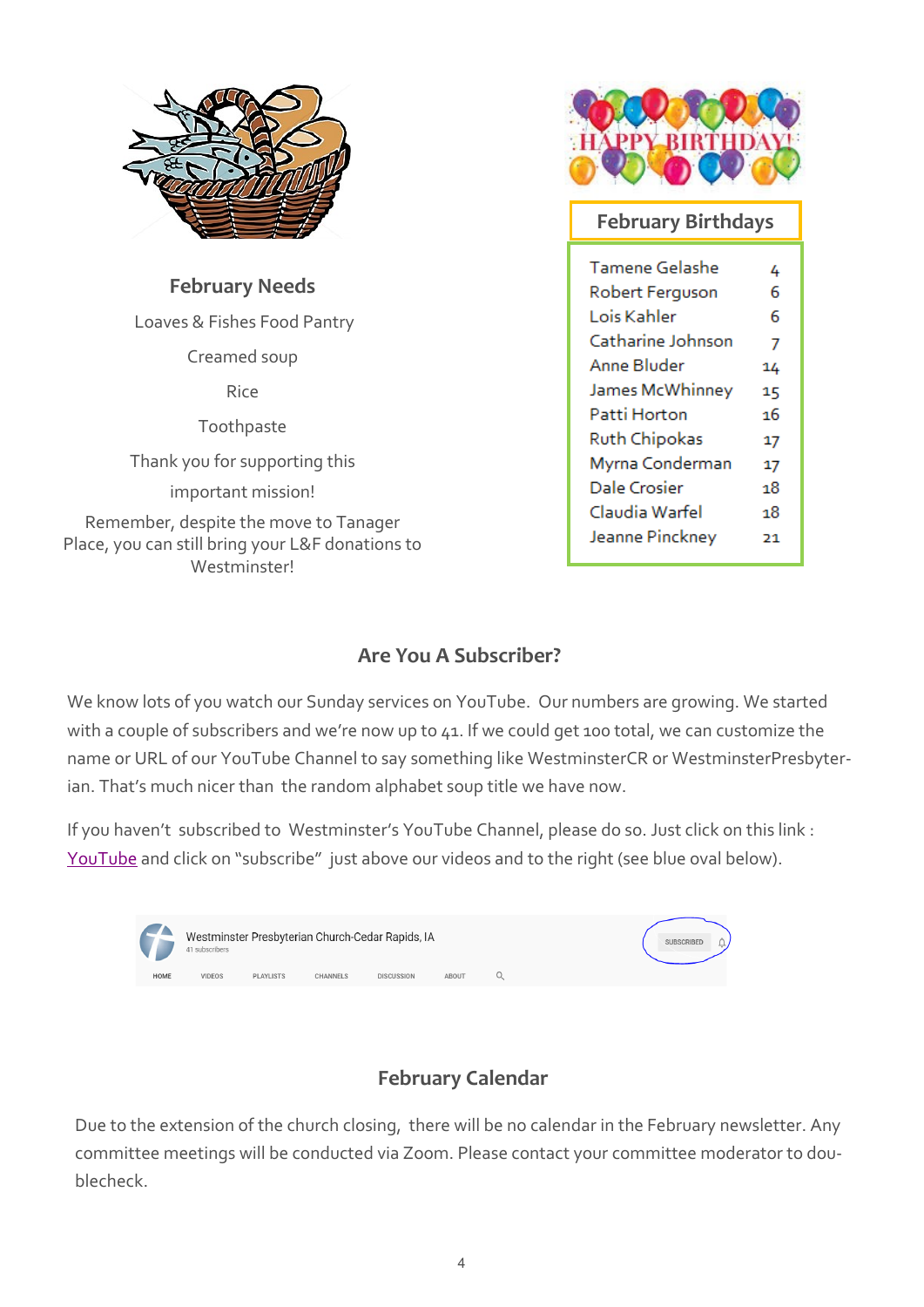**Westminster Presbyterian Church**

1285 Third Avenue SE Cedar Rapids, Iowa 52403-4084

Non-Profit Org. U.S. Postage PAID Cedar Rapids Iowa PERMIT NO. 139

*Return Service Requested*

*The Voice of Westminster February 2021*

# **Westminster Presbyterian Church**

9:00 a.m. FUEL service in the Family Life Center 11:00 a.m. Traditional service in the Sanctuary Livestream on YouTube or Facebook

### **Office Hours**

Monday - Thursday 8:30 a.m. to 4:30 p.m.

*Visit us on Facebook, Instagram, Twitter or at www.crwpc.org* **PHONE**: **319-366-7185**

Church Staff Pastor, Rev. Roger D. Grandia entitled pastorroger@crwpc.org Communications & Shared Ministry Coordinator Gale Smetana and a gale and gale and gale and gale and gale and gale and gale and gale and gale and gale and gale and gale and gale and gale and gale and gale and gale and gale and gale and gale and gale and gale and gale Choir Director & Church Musician, Damon Cole **Cole** cole1350@gmail.com FUEL Music Director, A.J. Plummer<br>FUEL Music Director, A.J. Plummer<br> $a^j$ @ajplummer.com Bookkeeper, Tina Mueller bookkeeper@crwpc.org

Nursery Attendant, Lindsay Meade lindsay\_meade@hotmail.com Newsletter Editor, Gale Smetana Frank gale@crwpc.org Newsletter Contributors: Pastor Roger Grandia